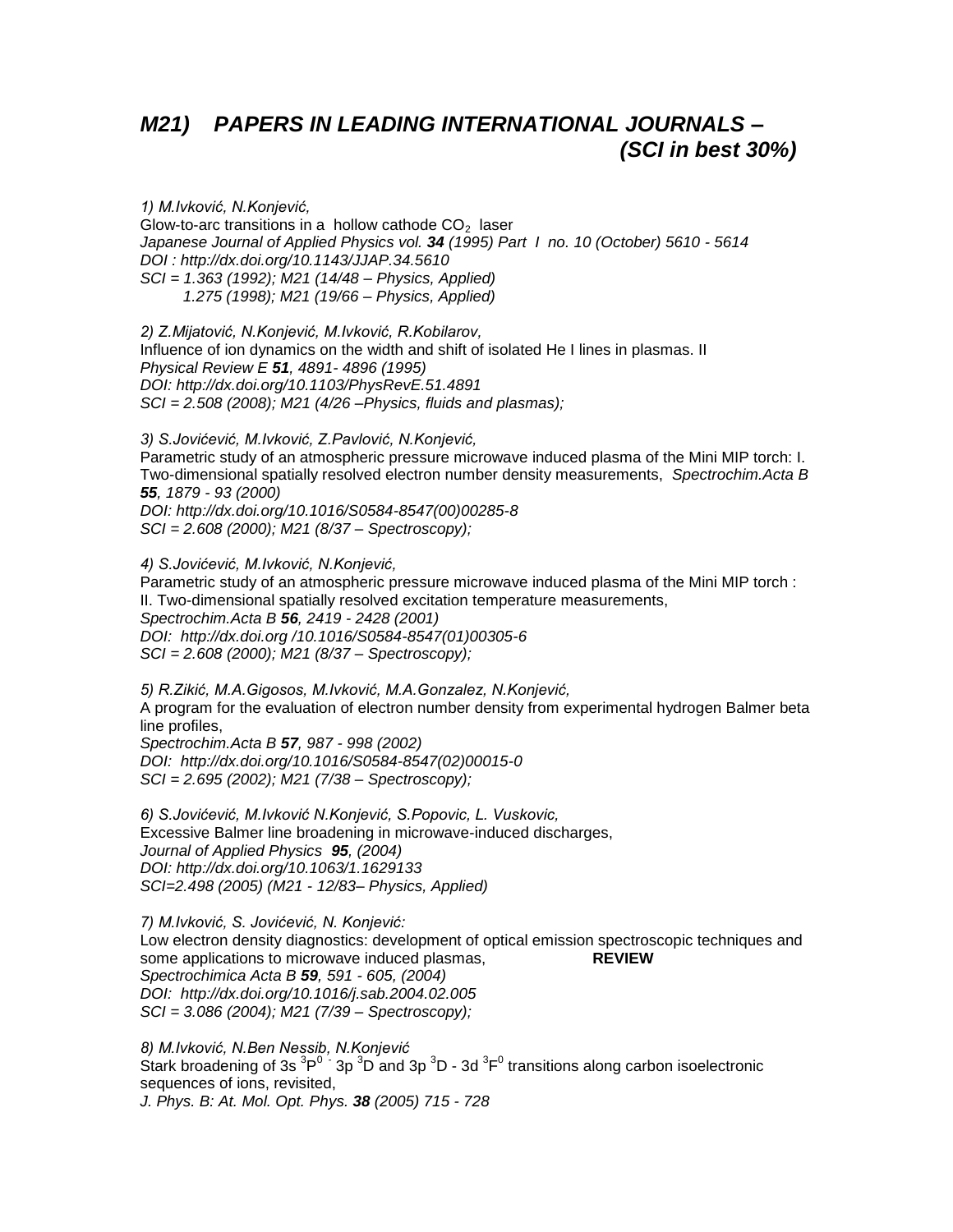*DOI: <http://dx.doi.org/10.1088/0953-4075/38/6/010> SCI = 2.024 (2006); M21 (9/55 – Optics);* 

*9) S Jovićević, M Ivković, R Zikic, N Konjević* On the Stark broadening of Ne I lines and quasi-static versus ion impact approximation, *J. Phys. B: At. Mol. Opt. Phys. 38, 1249 - 1259 (2005) DOI: <http://dx.doi.org/10.1088/0953-4075/38/8/014> SCI = 2.024 (2006); M21 (9/55 – Optics);* 

*10) M Ivković, R Zikic, S Jovićević, N Konjević,* On simultaneous determination of electron impact width, ion-broadening and ion-dynamic parameter from the shape of plasma broadened non-hydrogenic atom line *J. Phys. B: At. Mol. Opt. Phys. 39 (2006) 1773 - 1785 DOI: <http://dx.doi.org/10.1088/0953-4075/39/7/019> SCI = 2.024 (2006); M21 (9/55 – Optics);*

*11) S. Jovićević, N. Sakan, M. Ivković, N. Konjević* Spectroscopic study of hydrogen Balmer lines in a microwave induced discharge *Journal of Applied Physics 105, 013306 (2009). DOI:<http://dx.doi.org/10.1063/1.1629133> SCI = 2.201 (2008) (M21 - 20/96 – Physics, Applied).*

*12) N Konjević, S.Jovićević and M. Ivković* Optical emission spectroscopy for simultaneous measurement of plasma electron density and temperature in a low-pressure microwave induced plasma. *Physics of plasmas 16, 103501, (2009). DOI:<http://dx.doi.org/10.1063/1.3240325> SCI = 2.475 (2009); M21 (6/28 – Physics, fluids & plasmas);* 

*13) D. K. Boţanić, M. Ivković, N. Bibić, J. Hegewald, J. Pionteckÿ, R.Ţikić, V. Djoković* PS-NH2+PMMA-COOH blend: a promising substrate material for the deposition of densely packed gold nanoparticles *Phys. Status Solidi RRL 4, 85 - 87 (2010).* 

*DOI: <http://dx.doi.org/10.1002/pssr.201004046> SCI = 2.815 (2010) M21 (40/225 – Material science, Multidisciplinary;*

*14) M. Ivković, M. A. Gonzalez, S. Jovićević, M. A. Gigosos, N. Konjević* A simple line shape technique for electron number density diagnostics of helium and heliumseeded plasmas *Spectrochimica Acta Part B: 65, 234 - 240 (2010) DOI:<http://dx.doi.org/10.1016/j.sab.2010.03.003> SCI = 3.552 (2010); M21 (7/42 – Spectroscopy);* 

*15) N. Konjević, M. Ivković and S. Jovićević*  Spectroscopic diagnostics of laser-induced plasmas **REVIEW** *Spectrochimica Acta Part B: 65, 593 - 502 (2010) DOI: <http://dx.doi.org/10.1016/j.sab.2010.03.009> SCI = 3.552 (2010); M21 (7/42 – Spectroscopy);* 

*16) M.Á González, M. Ivković, M.A Gigosos, S. Jovićević, N. Lara and N. Konjević* Plasma diagnostics using the He I 447.1 nm line at high and low densities *J. Phys. D: Appl. Phys. 44 194010 (2011) doi: http://dx.doi.org[/10.1088/0022-3727/44/19/194010](http://dx.doi.org/10.1088/0022-3727/44/19/194010)  SCI = 2.544 (2011) (M21 - 26/125 – Physics, Applied).*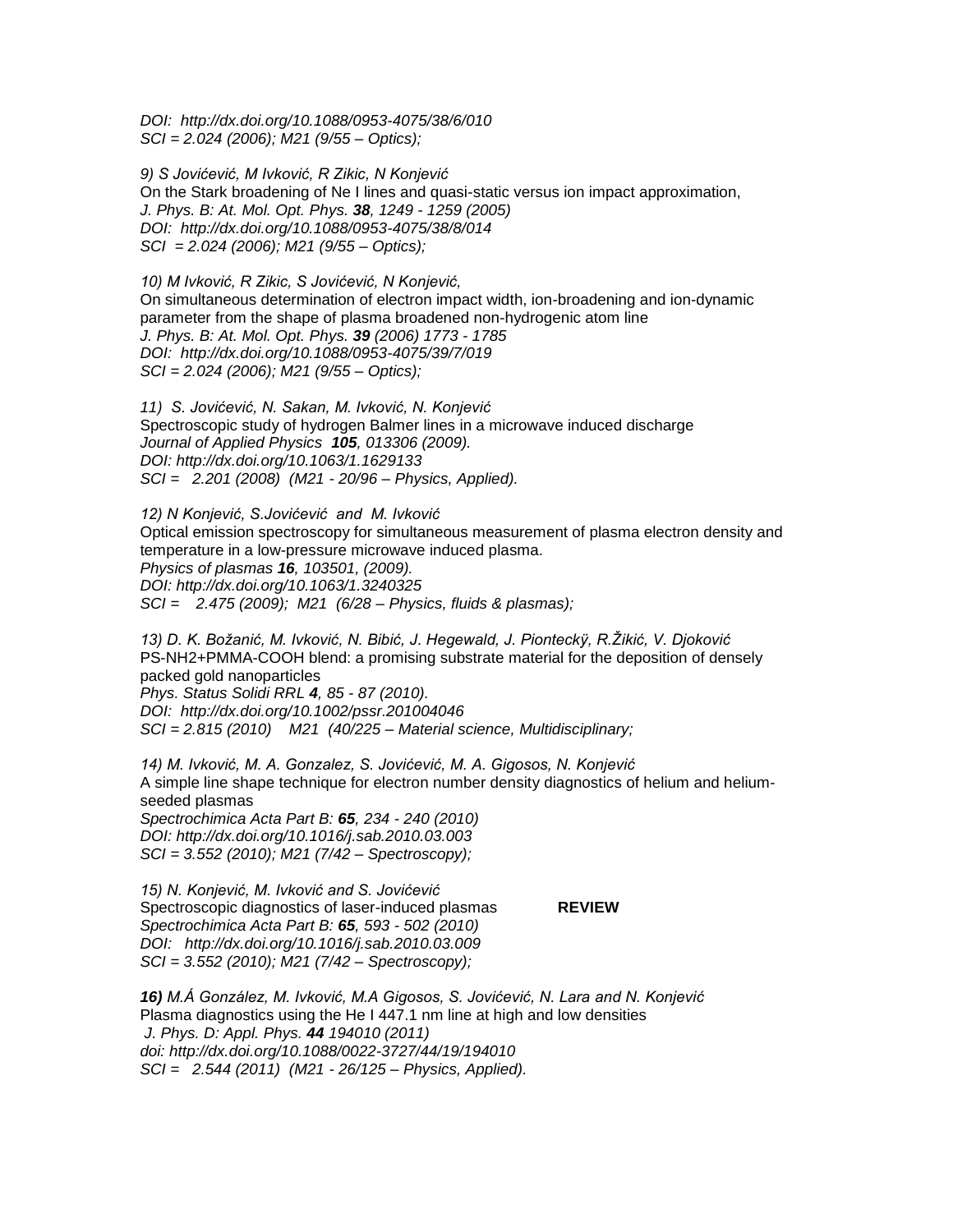*17). N.Konjević, M.Ivković and N.Sakan*, Hydrogen Balmer lines for low electron number density plasma diagnostics, **REVIEW** *Spectrochimica. Acta B 76, 16–26 (2012)* DOI:**:** http://dx.doi.org **/**10.1016/j.sab.2012.06.026 SCI: = 3.552 (2010) (M21 7/42)

*18) M. Ivković, M. A. Gonzalez, N. Lara, M. A. Gigosos, N. Konjević,* Stark broadening of the He I 492.2 nm line with forbidden components in dense low- temperature plasma,

*JQSRT 127 (2013) p.82-89 <http://dx.doi.org/10.1016/j.jqsrt.2013.04.030>IF = 3.13 (2011) ; 2.38(2012) SCI = 3.193 (2011) (M21 10/42)* 

*19) Volodymyr Shapoval, Ester Marotta, Claudio Ceretta, Nikola Konjevic, Milivoje Ivkovic, Milko Schiorlin, Cristina Paradisi,* 

Development and Testing of a Self-Triggered Spark Reactor for Plasma Driven Dry Reforming of Methane,

*Plasma Process. Polym. 11 (2014) 725. DOI: http://dx.doi.org /10.1016/j.sab.2012.06.026/10.1002/ppap.201400007 SCI = 3.73 (M21 21/128)* 

*20) Milivoje Ivković, NikolaKonjević, ZoranPavlović,*  Hydrogen Balmer beta: The separation between line peaks for plasma electron density diagnostics and self-absorption test *Journal of Quantitative Spectroscopy & Radiative Transfer 154(2015)1–8 DOI:<http://dx.doi.org/10.1016/j.jqsrt.2014.11.014> SCI = 2.645 (2014) (M21 12/44)* 

*21) M. Ivković, T. Gajo, I. Savić and N. Konjević,*  The discharge for plasma Stark shift measurement and results for He I 706.522 nm line *Journal of Quantitative Spectroscopy & Radiative Transfer 161 (2015) 197 - 202 [doi: http://dx.doi.org/10.1016/j.jqsrt.2015.04.010](doi:%20%20http://dx.doi.org/10.1016/j.jqsrt.2015.04.010) SCI = 2.645 (2014) (M21 12/44)* 

*22) T. Gajo, M. Ivkovic, N. Konjevic, I. Savic, S. Djurovic, Z. Mijatovic and R. Kobilarov,*  Stark shift of neutral helium lines in low temperature dense plasma and the influence of Debye shielding *MNRAS (2015) 455, 2969–2979. <http://dx.doi.org/10.1093/mnras/stv2549> SCI = 5.107 (2014) (M21 12/60)* 

*23*) *M. Ivković, and N. Konjević* Stark width and shift for electron number density diagnostics of low temperature plasma: Application to silicon LIBS *Spectrochimica Acta B 131, 79-92 (2017*)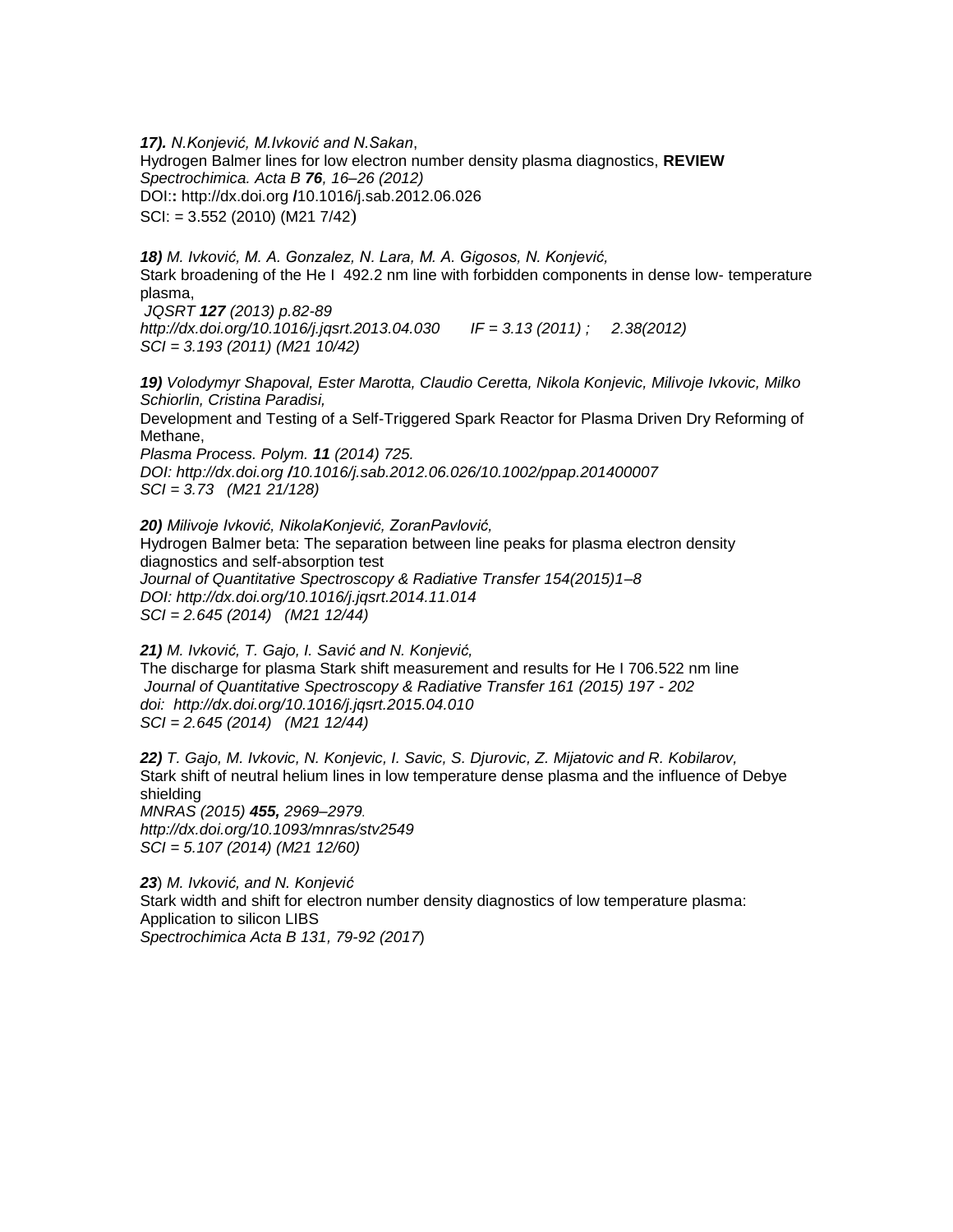# *M22) PAPERS IN LEADING INTERNATIONAL JOURNALS – SCI in best 50%)*

*1) I.Stefanović, M.Ivković, N.Konjević* Experimental study of the influence of ion-dynamics to the shape of He II  $P_\alpha$  and  $P_\beta$  lines, *Physica scripta 52, 178 - 183 (1995) http://dx.doi.org/10.1088/0031-8949/52/2/007 SCI = 0.878 (1992); M22 (30/64 – Physics)*

*2) Z.Mijatović, D. Nikolić, R.Kobilarov and M.Ivković* Stark broadening of the hydrogen Hgamma spectral line at moderately low plasma electron density *JQSRT 111, 990 - 996, (2010). DOI: <http://dx.doi.org/10.1016/j.jqsrt.2010.01.005> SCI = 1.862 (2009); M22 (17/39 - Spectroscopy)*

*3) B. M. Obradovic, M. Ivkovic, S. S. Ivkovic, N. Cvetanovic, G. B. Sretenovic, V. V. Kovacevic, I. B. Krstic and M. M. Kuraica* Nonuniform Laboratory Plasmas and Stark Shift Measurement, *Astrophysics and Space Science SCI =2.263 (2014) (M22 25/60)* 

# *M23) PAPERS IN INTERNATIONAL JOURNALS –(on SCI list)*

*1) M.Srećković,V.Šijački- Ţeravčić, N.Ivanović, N.Backović, V.Vedlin, M.Ivković, and S.Ristić* Laser damage in ferrites of MnSn spinels and other possible interactions  *Optics and Lasers in Engineering 27, 507 -522 (1997).*

 *DOI: http://dx.doi.org/10.1016/S0143-8166(96)00037-1*

 *SCI= 0.333(1998); M23(37/47- Optics); = 0.275(1992); M23(22/30- Optics)* 

*2) M. Vinić and M. Ivković,*  Laser ablation initiated fast discharge for spectrochemical applications*, Hemijska industrija 68 (2014)381 - 388 DOI: http://dx.doi.org/10.2298/HEMIND130314065V (M23) IF= SCI = 0.562 (2014) (m23 103/133)* 

*3) Milica Vinic and Milivoje Ivkovic* Spatial and Temporal Characteristics of Laser Ablation Combined With Fast Pulse Discharge *IEEE Transation on Plasma Science 42 (2014) 2598 -2599 DOI: 10.1109/TPS.2014.2330372 SCI = 1.101 (2014) (M23 21/31)*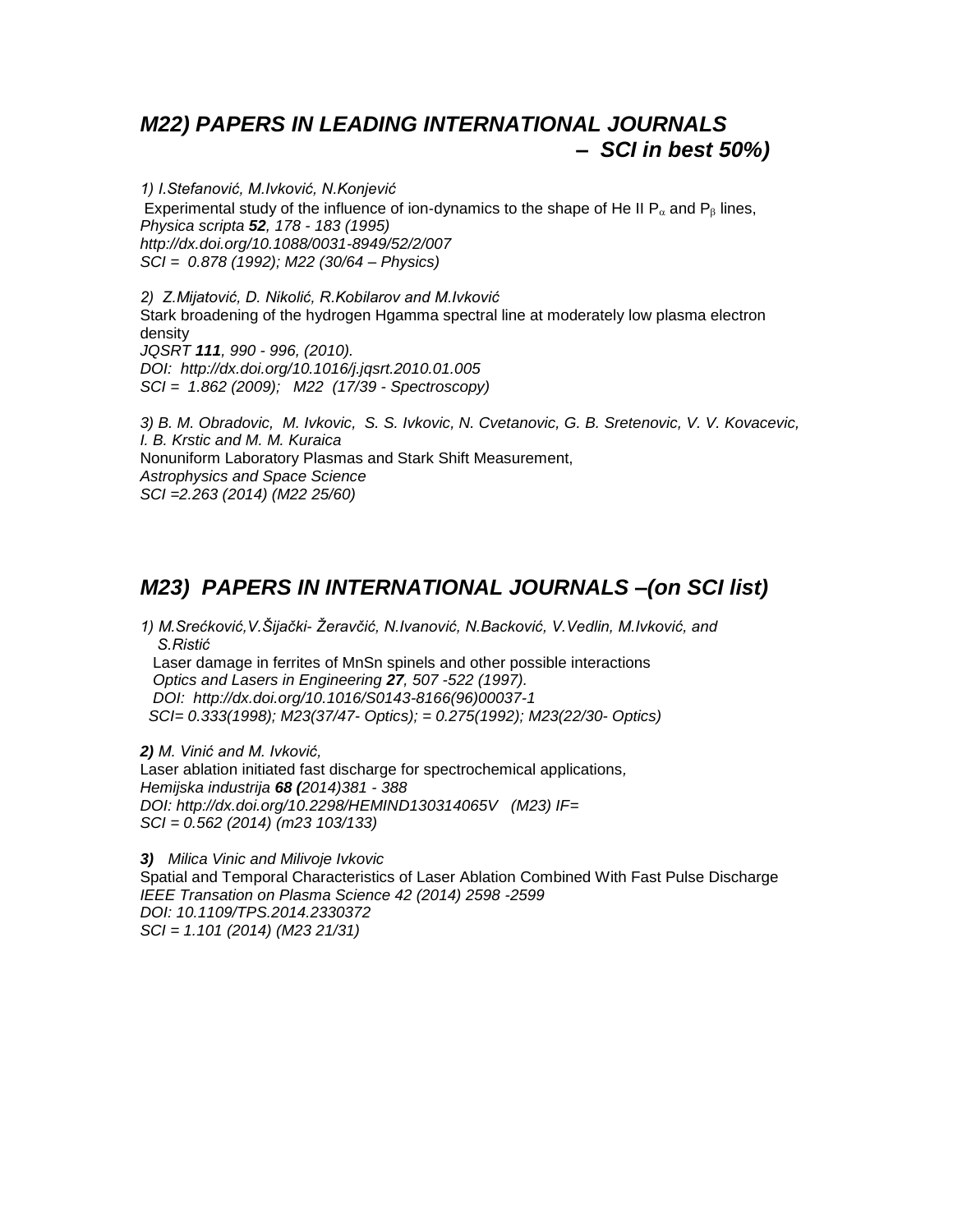## *M31) INVITED LECTURES -*

### *1. S.Jovićević, M.Ivković, N.Konjević:*

"Parametric study of an atmospheric pressure microwave induced plasma of the mini MIP torch", *Invited Lecture, IV Yugoslav-Belarussian Symposium on Physics and Diagnostics of Laboratory and Astrophysical Plasmas, Belgrade 23-24 August 2002, Eds.: M.Ćuk, L.M.Popović and V.S.Burakov, Publ.Astron.Obs.Belgrade 74, 37-52, 2002.*

### *2. N.Konjević, M.Ivković, S.Jovićević,*

Application of hydrogenic and non-hydrogenic spectral line shapes for low electron density plasma diagnostics,

*4th Conference on Plasma Physics and Plasma Technology (PPPT-4), Minsk 14-19 September 2003, Invited lecture, four pages summary in Contributed papers published by Institute of Molecular and Atomic Physics National Academy of Sciences Belarus (2003) pp. 329-32.* 

### *3. M.Ivković, S.Jovićević, R.Zikic and N.Konjević*

Applications of spectral lines for low electron density plasma diagnostics, *Invited Lecture, VI Yugoslav-Belarussian Symposium on Physics and Diagnostics of Laboratory and Astrophysical Plasmas, Belgrade 22 -25th August 2006, Publ. Astron. Obs. Belgrade No. 82 (2007), 117-128 [link](http://publications.aob.rs/82/pdf/117-128.pdf)*

### *4. M.Ivković*

Optical emission spectroscopic techniques for low-electron density diagnostics *Invited lecture - Progres Report. 23 SPIG Kopaonik 28 August- 1 september 2006. AIP Conf. Proc.- December 1, 2006 – Volume 876, pp. 301-308 THE PHYSICS OF IONIZED GASES: 23rd Summer School and International Symposium on the Physics of Ionized Gases; Invited Lectures, Topical Invited Lectures and Progress Reports; doi:10.1063/1.2406039 Issue Date: 1 December 2006 [link](http://link.aip.org/link/?APCPCS/876/301/1)*

*5. [Konjevic](http://kobson.nb.rs/?autor=Konjevic%20Nikola%20M) Nikola M Ivkovic [Milivoje](http://kobson.nb.rs/?autor=Ivkovic%20Milivoje%20R) R [Jovicevic](http://kobson.nb.rs/?autor=Jovicevic%20Sonja) Sonja* Low-electron Density Plasma Diagnostics By Optical Emission Technique *17th Symposium on physics of switching arc, 10 – 13 September, 2007, Brno, Czech Republic, vol II: Invited papers, (2007), str. 27-36 [link](http://apps.isiknowledge.com/full_record.do?product=WOS&search_mode=GeneralSearch&qid=1&SID=T2aM9Agp3BPCDjdlaFn&page=1&doc=2)*

# *M32) INVITED LECTURES – published as abstracts*

## **1)** *N.Konjević and M.Ivković*.

*On the application of optical emission spectroscopy for low electron density plasma diagnostics,* Fourth Central European Symposium on Plasma Chemistry, August 21-25, 20011. Zlatibor, Serbia, Book of Abstracts Eds. M.M.Kuraica and B.Obradović, Belgrade (2011) p. 15-16, Printed by MINERVA, , Subotica, ISBN 978-86-84539-08-5

## *2) M.Ivković*

*Optical emission spectroscopy for electron number density plasma diagnostics* 12th Frontiers in Low Temperature Plasma Diagnostics, *23-27 April 2017, Zlatibor, Serbia http://fltpd-xii.ipb.ac.rs/lectures.html*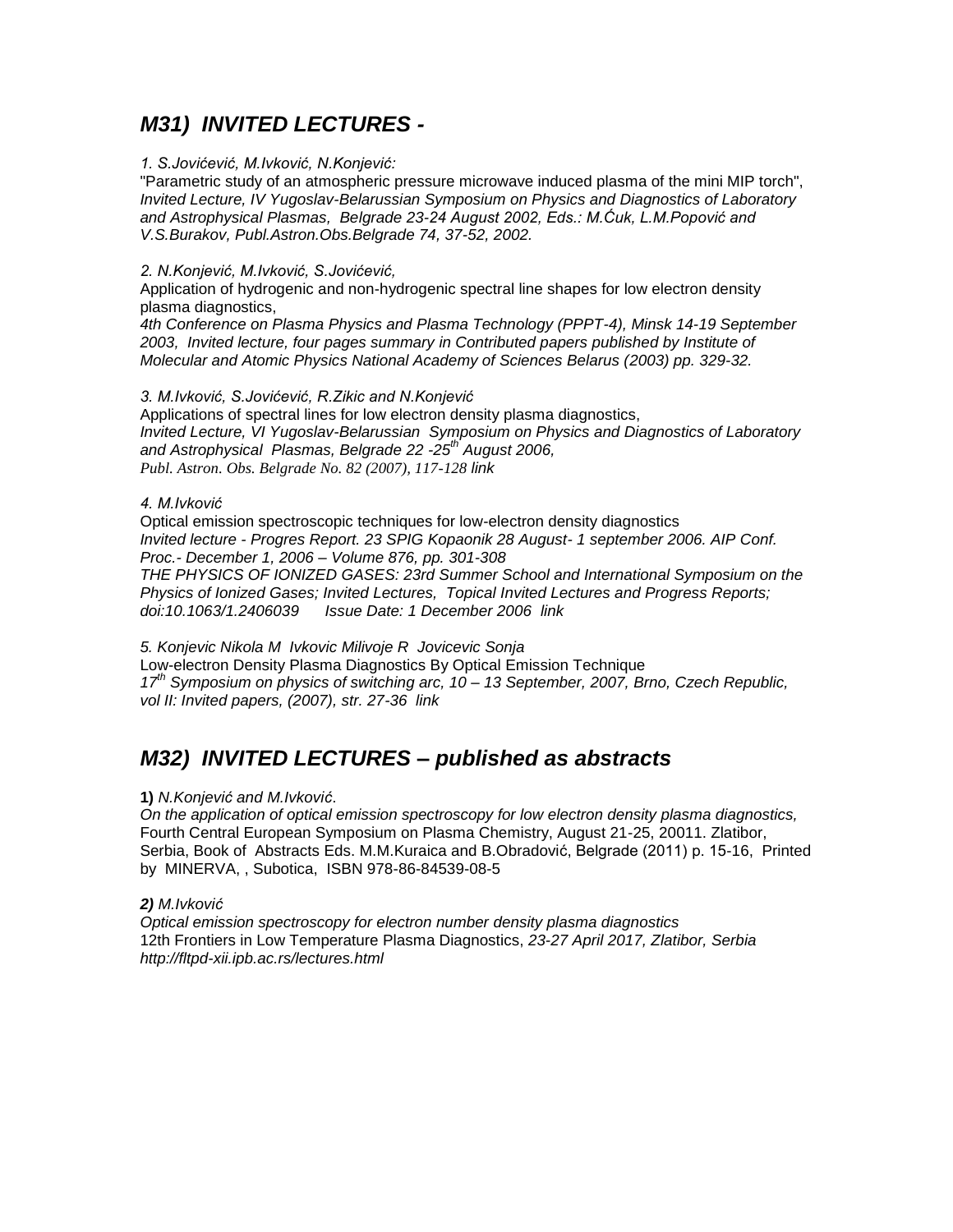# *M33) PAPERS AT INTERNATIONAL CONFERENCES*

*1) M.Srećković, O.Ţiţić, N.Ivanović, M.Ivković, Z.Janevski, B.Vedlin, R.Bulgarinović, R.Stepić, A.Kunosić*

Problems of Hg1-xMnxSe and MnZn ferrites solved by means of laser spectroscopy and acoustooptical coupling,

*13th International Congress on Acoustics Jugoslavija, Beograd,24-31 avg. 1989 (365-370)*

*2) Z.Mijatović, R.Kobilarov, M.Ivković, N.Konjević*

Influence of ion dynamics to the width of HeI 667,8 nm line

*11th International Conference on Spectral Line Shapes, Francuska, Carry le Rouet, 8 - 12 jun 1992, (A27-28)*

*3) M.Ivković, N.Konjević*

Hollow cathode glow discharge for  $CO<sub>2</sub>$  lasers *21th International Conference on Phenomena in Ionized Gases, Germany, Bochum, 19-24 sept.1993, (96-97)*

## *4) I.Stefanović, M.Ivković*

The influence of ion dynamics on the line shape of HeII 320.3 nm line *16th International Symposium of the Physics of Ionized Gases, Jugoslavija, Beograd, 25-28 sept. 1993, (206-208)*

- *5) M.Srećković, V.Šijački-Ţeravić, M.Ivković, Z.Janevski, I.Belić, Z.Fidanovski,* 
	- *T.Jokić, Z. Andjelković, D.Mamula*

Critical points of the laser processing and the reliability

*6 th Conferenta de techologii neconventionale, Romania, Temisoara, 28 - 29oct. 1993 (145 - 150)*

## *6) I.Stefanović, M.Ivković N.Konjević*

Experimental study of He II  $P<sub>8</sub>$  line shape

*12th International Conference on Spectral Line Shapes,Canada, Toronto,13-17th june 1994, paper (PB-1) or in*

*Spectral Line shapes vol. 8 - Editors A. David May,J.R.Drummond,Eugene Oks,p.58. http://link.aip.org/link/?APCPCS/328/58/1*

*7) Z.Mijatović, N.Konjević, R.Kobilarov, M.Ivković*

Influence of ion-dynamics on the shape of the He I 4713 and 7065 lines *12th International Conference on Spectral Line Shapes,Canada, Toronto, 13 - 17th june 1994, paper (PB-2) or in*

*Spectral Line shapes vol. 8 - Editors A.David May,J.R.Drummond, Eugene Oks,p.60. http://link.aip.org/link/?APCPCS/328/60/1*

## *8) M.Ivković, N.Konjević*

The instatibilities in the hollow-cathode glow discharge  $CO<sub>2</sub>$  laser *17th International Simposium on The Physics of The Ionized Gases, Yugoslavia, Beograd, 25-28 avg. 1994, (str.266)*

*9) I.Stefanović, M.Ivković N.Konjević* Experimental study of He II  $P<sub>g</sub>$  line shape *17th International Simposium on The Physics of The Ionized Gases, Jugoslavija, Beograd, 25-28 avg. 1994, (169)*

*10) Z.Mijatović, N.Konjević, R.Kobilarov, M.Ivković* Influence of ion-dynamics on the width and shift of the He I lines *17th International Simposium on The Physics of The Ionized Gases,Jugoslavija, Beograd, 25-28 avg. 1994, (173)*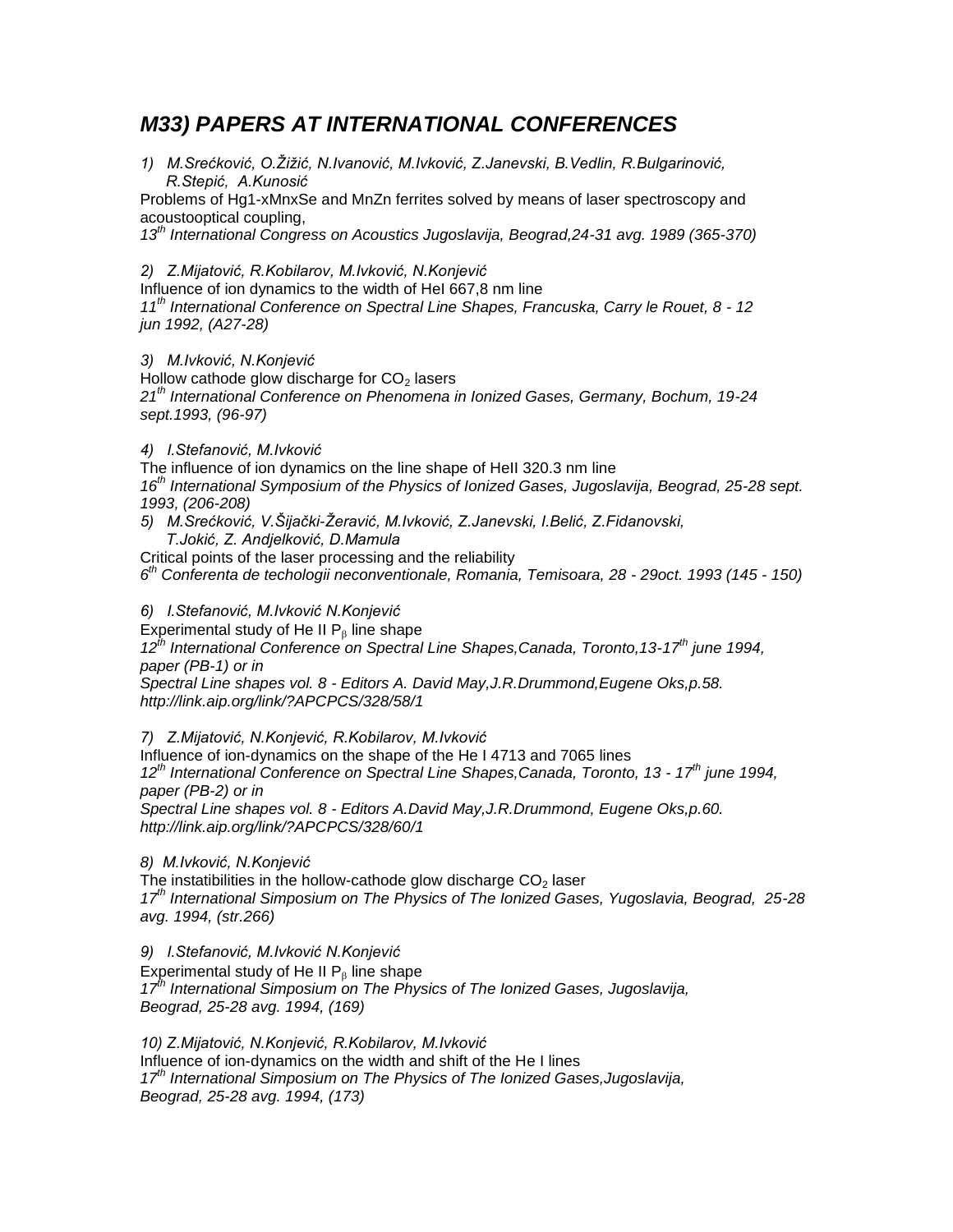*11) Z.Mijatović, N.Konjević, S.Đurović and M.Ivković,*

Search for ion-dynamics effects on the shift and width of plasma broadened neutral atom lines, *5 th International Colloquium on Atomic Spectra and Oscillator Strengths, 28-31 August, 1995 Meudon, France, Eds.W.U.l.Tchang-Brillet, J.-F.Wyart, C.J.Zeippen, Publication de l'Observatoire de Paris, Meudon (1996) p. 130-1.*

#### *12) M.Ivković, S.Jovićević and N.Konjević,*

Spatial characteristics of the atmospheric pressure helium microwave induced plasma, *18th SPIG (Summer School and International Symposium on the Physics of Ionized Gases) September 2nd-6th 1996, Kotor, Contributed papers, Eds.B.Vujičić and S. Đurović, Faculty of Sciences, Institute of Physics, Novi Sad (1996) p.322-5.*

### *13) S.Jovićević, M.Ivković and N.Konjević,*

Diagnostics of an atmospheric pressure argon microwave induced plasma, *18th SPIG (Summer School and International Symposium on the Physics of Ionized Gases) September 2nd-6th 1996, Kotor, Contributed papers, Eds.B.Vujičić and S.Đurović, Faculty of Sciences, Institute of Physics, Novi Sad (1996) p.326-9.*

### *14) S.Jovićević, M.Ivković and N.Konjević,*

Effects of wet and dry nebulizer gas on the temperatures in the tangetial flow MIP, *19th SPIG (Summer School and International Symposium on the Physics of Ionized Gases) August 31-September 4, 1998, Zlatibor, Contributed papers, Eds.N.Konjević, M.Ćuk and I.R.Videnović, Faculty of Physics, Belgrade (1998) ibid. p.497-500.*

### *15) S.Jovićević, M.Ivković, Z.Pavlović and N.Konjević,*

Spatial distribution of electron number densities in a microwave induced plasma at atmospheric pressure,

*25th Europhysics Conference on Atomic and Molecular Physics of Ionized Gases (ESCAMPIG), Miskolc-Lillafured, Hungary, 26-30 August (2000).Contrib. papers, Eds.:Z.Donko et al., European Phys.Soc. Vol.24F, p.328-9*

### *16) S.Jovićević, M.Ivković, Z.Pavlović and N.Konjević,*

Influence of the low ionization potential element to the microwave induced plasma parameters, *20th Summer School and International Symposium on the Physics of Ionized Gases (SPIG), September 4-8, 2000, Zlatibor, Contributed papers, Eds. Z.Lj.Petrović et al., Institute of Physics, Faculty of Physics, Beograd (2000) p.381-4.*

### *17) R.Zikić, M.A.Gigosos, M.Ivković, M.A.Gonzalez and N.Konjević,*

Program for electron density determination from the experimental hydrogen  $H_8$  line profile, *20th Summer School and International Symposium on the Physics of Ionized Gases (SPIG), September 4-8, 2000, Zlatibor, Contributed papers, Eds. Z.Lj.Petrović et al., Institute of Physics, Faculty of Physics, Beograd (2000) p.317-20.*

### *18) S.Jovićević, M.Ivković, Z.Pavlović and N.Konjević,*

Plasma parameters measurements of the atmospheric pressure microwave induced plasma, *3 rd Int.Conf.Plasma Phys.Plasma Technology, Minsk, Belarus, September 18-22, 2000, Contributed papers, Institute of Molecular and Atomic Physics, Minsk (2000) p.180-3.*

### *19) S. Jovićević, M. Ivković and N. Konjević:*

Comparative stydy of rotational temperatures in microwave plasma: OH radical versus  $N_2^*$ , *21th Summer School and International Symposium on the Physics of Ionized Gases (SPIG), Sokobanja, p. 354-8, (2002).*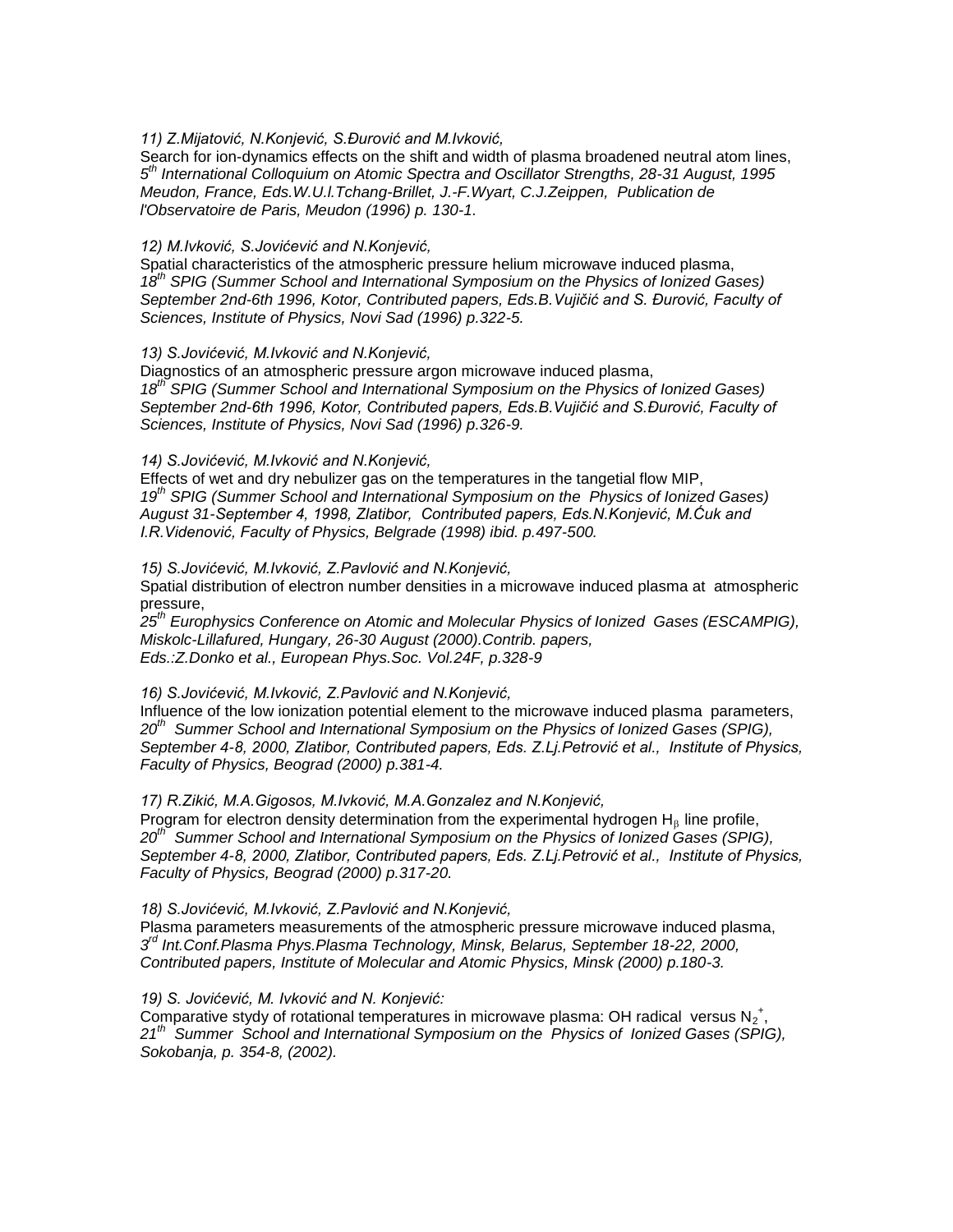*20) M.Ivković, N.ben Nessib and N.Konjević*

Stark broadening of 3p  ${}^{3}$ D-3d  ${}^{3}$ F<sup>ø</sup> transitions along carbon isoelectronic sequence of ions *Contributed papers of 21th Summer School and International Symposium on the Physics of Ionized Gases ( SPIG), Sokobanja, 26-30 August 2002, p. 294.*

*21) M. Ivković, S. Jovićević and N. Konjević:* 

Application of higher member of hydrogen Balmer series for electron density plasma diagnostics, *BPU: 5th General Conference of the Balkan Physical Union, August 25-29, Vrnjačka Banja, Serbia and Montenegro, Book of abstracts, p.220, (2003).*

*22) S. Jovićević, M. Ivković and N. Konjević* Parametric study of low-pressure hydrogen plasma induced by microwaves, *BPU: 5th General Conference of the Balkan Physical Union, August 25-29, Vrnjačka Banja, Serbia and Montenegro,Book of abstracts, p.225, (2003).*

*23) S. Jovićević, M. Ivković and N. Konjević:*

Two-mode operation of an atmospheric pressure stabilized argon arc, *PPPT-4: 4th International Conference Plasma Physics and Plasma Techology,September 12-19, Minsk, Belarus, Contributed Paper Vol 1, p.163, (2003).*

*24) M. Ivković, S. Jovićević and N. Konjević:*

Old "new" method for low electron density plasma diagnostics, *PPPT-4: 4th International Conference Plasma Physics and Plasma Techology, September 12-19, Minsk, Belarus, Contributed Paper Vol 1, p.392, (2003).*

*25) M.Ivković, N.ben Nessib and N.Konjević*

Stark broadening of 3s  ${}^{3}P^{\circ}$ - 3p  ${}^{3}D$  transitions along carbon isoelectronic sequence of ions Contributed papers of 22<sup>nd</sup> Summer School and International Symposium on the Physics of *Ionized Gases (SPIG), 23-27 August 2004, Nacionalni park Tara, Bajina Basta p.* 

*26) S. Jovićević, N. Sakan, M. Ivković, and N. Konjević* Excess Broadening of Hydrogen Balmer Lines in a Microwave Induced Discharge *Contributed papers of 23nd Summer School and International Symposium on the Physics of Ionized Gases (SPIG), 28 August - 1 Septembar 2006, Kopaonik,p.307.*

*27) I. Koralt, M. Ivković, and N. Konjević* LS-coupling scheme for O III 3p  $^3$ D - 3d  $^3$ F $^0$  levels *Contributed papers of 23nd Summer School and International Symposium on the Physics of Ionized Gases (SPIG), 28 August - 1 Septembar 2006, Kopaonik, p.311.*

*28) S. Jovićević, M. A. Gigosos, M. Ivković, M. A. Gonzalez, N. Konjević* Stark Broadening of Li I 460.3 nm Spectral Line with Forbidden Component Contributed papers of 23<sup>nd</sup> Summer School and International Symposium on the Physics of *Ionized Gases (XXII SPIG), 28 August - 1 Septembar 2006, Kopaonik, p.315.*

*29) Z. Mijatović, D. Nikolić, R. Kobilarov, M. Ivković*

Hydrogen H(gamma) Spectral Line Stark Broadening at Moderately Low Plasma Electron Density *Contributed papers of 23nd Summer School and International Symposium on the Physics of Ionized Gases (SPIG), 28 August - 1 Septembar 2006, Kopaonik, p.319.*

30) Nedanovska E, Ivković M

*Fast photography of plasma formed by laser ablation of aluminum*

Contributed papers of 24<sup>th</sup> Summer School and International Symposium on the Physics of Ionized Gases (SPIG), 25 - 29 August 2008, Novi Sad, SERBIA, Book Series: PUBLICATIONS OF THE ASTRONOMICAL OBSERVATORY OF BELGRADE--SERIES Issue: 84 Pages: 223- 226 Published: 2008 [link](http://apps.isiknowledge.com/full_record.do?product=WOS&search_mode=DaisyOneClickSearch&qid=2&SID=T2aM9Agp3BPCDjdlaFn&page=1&doc=10)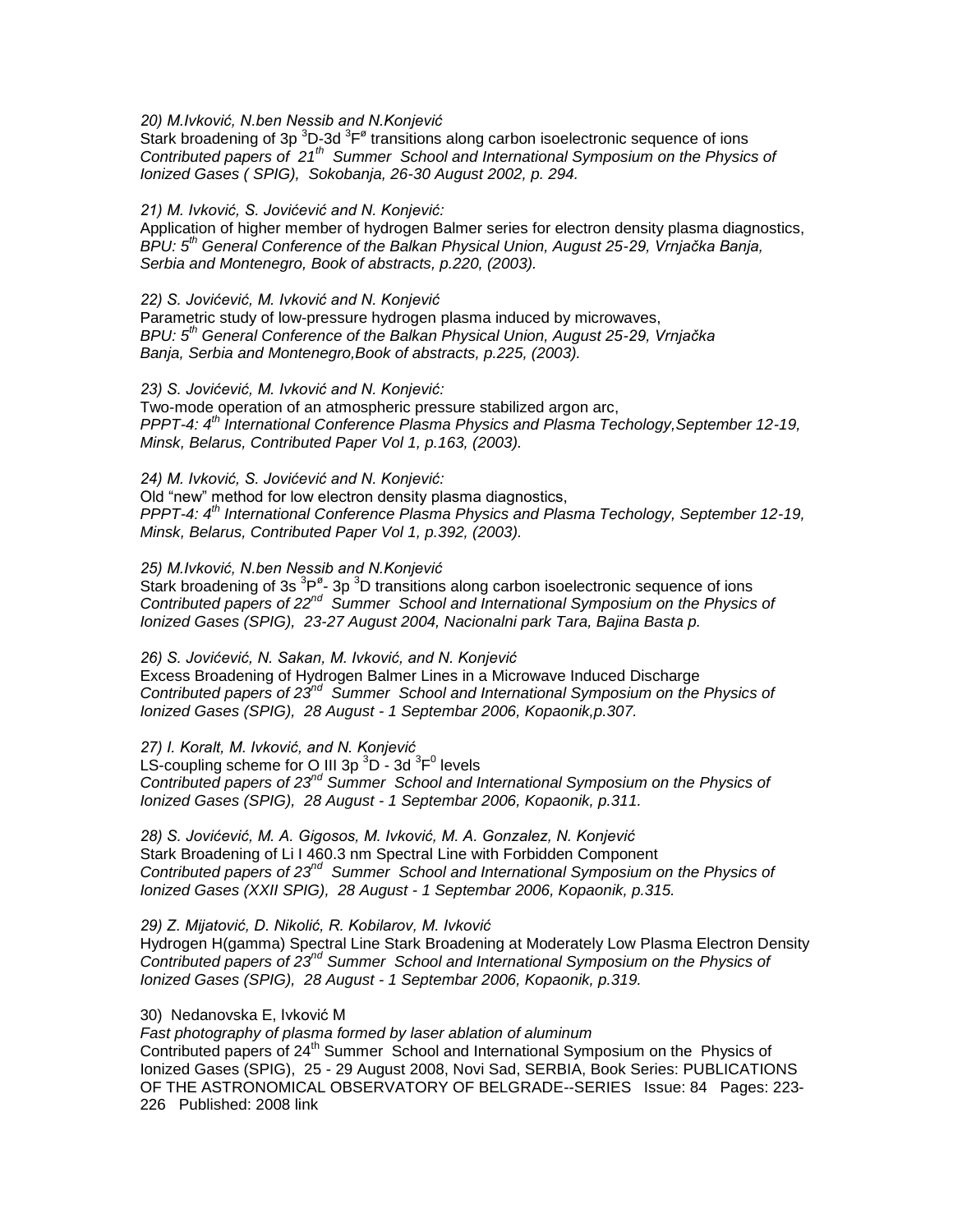*31) M. Ivković, M. Á. González, S. Jovićević, M. A. Gigosos and N.Konjević\_*

Separation between Allowed and Forbidden Component of the He I 447 nm Line in High Electron Density Plasma

*Spectral Line Shapes: Volume 15 - 19th International Conference on Spectral Line Shapes by Marco Antonio Gigosos and Manuel Ángel González. AIP Conference Proceedings 1058. Conference Location and Date: Valladolid, Spain, 15-20 June 2008. Published November 2008., p.66-68*

*<http://dx.doi.org/10.1063/1.3026497>*

*32) Milivoje Ivković, Manuel Ángel González, Sonja Jovićević, Marco Antonio Gigosos, Nikola Konjević*

*[Stark broadening of the He I 447.1 nm line and its forbidden components in dense cool plasma](http://webhost.rcub.bg.ac.rs/~spig2010/Book/068.pdf)* PUBLICATIONS OF THE ASTRONOMICAL OBSERVATORY OF BELGRADE-- SERIES Issue: 89 Pages: 201-204 Published: 2010 [link](http://apps.isiknowledge.com/full_record.do?product=WOS&search_mode=DaisyOneClickSearch&qid=2&SID=T2aM9Agp3BPCDjdlaFn&page=1&doc=10)

33) Zoran Mijatović, Dragan Nikolić, Radomir Kobilarov and Milivoje Ivković *[Stark broadening of the hydrogen H](http://webhost.rcub.bg.ac.rs/~spig2010/Book/072.pdf)<sup>γ</sup> spectral line*  PUBLICATIONS OF THE ASTRONOMICAL OBSERVATORY OF BELGRADE-- SERIES Issue: 89 Pages: 217-220 Published: 2010 [link](http://apps.isiknowledge.com/full_record.do?product=WOS&search_mode=DaisyOneClickSearch&qid=2&SID=T2aM9Agp3BPCDjdlaFn&page=1&doc=10)

*34) M. Ivković, M. Á. González, N. Lara, M. A. Gigosos and N. Konjević,* The Stark broadening of the He I 492.1 nm line with forbidden components in dense cool plasma*,*

26<sup>th</sup> Summer School and International Symposium on the Physics of Ionized Gases. August 27th – 31st, 2012, Zrenjanin, Serbia, Contributed papers,

Eds.: M.Kuraica, Z.Mijatović, University of Novi Sad, Faculty of Sciences, Department of Physics, Novi Sad, Serbia (2012) pp. 183 – 186.

*35) M.Ivković,* 

Stark shift of some neutral helium lines in dense low temperature plasma, Contributed papers SPIG2014,

*Contributed papers & abstracts of invited lectures, topical invited lectures, progress reports and workshop lectures of the 27th Summer School and International Symposium on the Physics of Ionized Gases August 26 – 29, 2014, Belgrade, Serbia* Editors:*Dragana Marić, Aleksandar R. Milosavljević and Zoran Mijatović* Publishers: *Institute of Physics,Belgrade, Klett izdavačka kuća d.o.o. Belgrade, 319 – 322.*

*36) Gajo T Ivković M, Konjević N., Savić I., Djurović S., Mijatović Z. and Kobilarov R.,*  The influence of Debye screening on the shift of the He I 7065.52 nm spectral line,

 *28th Summer School and Symposium on the Physics of Ionized Gases, Aug.29-Sep. 2016, Belgrade, Serbia,Contributed papers, Eds.: Marić D., Milosavljević A.,Obradović B. and Poparić G., University of Belgrade, Faculty of Physics, Belgrade (2016) 232-235.*

*37) Vinic M., Stankov B., Ivkovic M. and Konjevic N.,*

Characterization of an atmospheric pressure pulsed microjet,

 *28th Summer School and Symposium on the Physics of Ionized Gases, Aug.29 - Sep.2016, Belgrade, Serbia,Contributed papers, Eds.: Marić D., Milosavljević A.,Obradović B. and Poparić G, University of Belgrade, Faculty of Physics, Belgrade (2016) 276 - 279.*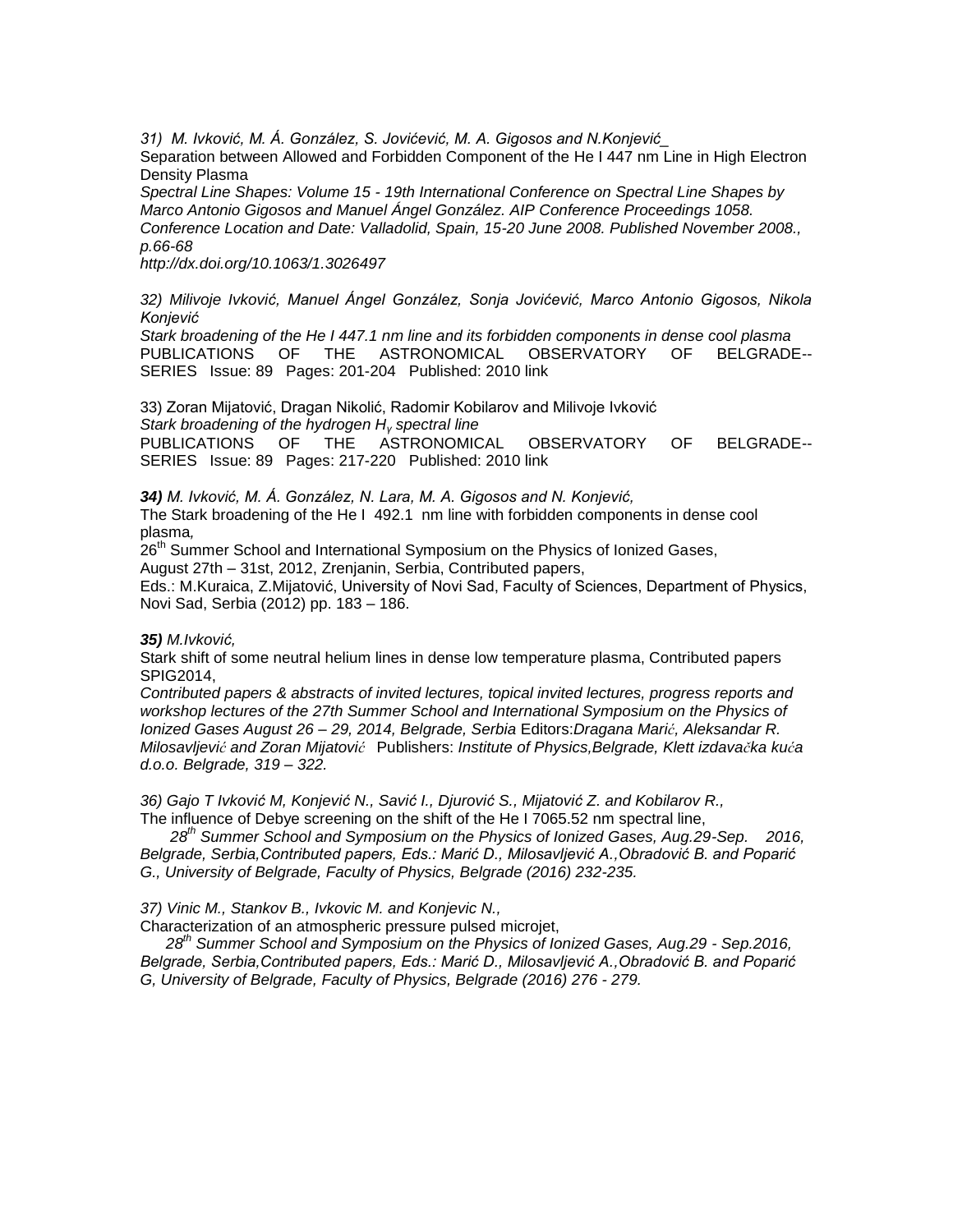# *M34) PAPERS AT INTERNATIONAL CONFERENCES PUBLISHED AS ABSTRACTS*

*1) S. Jovićević, M.Ivković and N.Konjević:*  Two - dimensional spatially resolved parametric study of an atmospheric pressure microwave induced plasma of the mini MIP torch"

*First workshop on plasma physics and laser induced plasma spectroscopy and applications, Tunisia 2002, P-19, p.37, (2002)*

*2) M. Ivković, D.K. Boţanić, N. Bibić, J. Pionteck, R. Ţikić, and V. Djoković* Fabrication of the gold-polymer nanocomposites using pulsed laser deposition: dependence of the optical properties on the type of polymer substrates *15th Central European Workshop on Quantum Optics, 30th May – 03 June 2008, Belgrade, Serbia, p. 44.* 

3) Božanić D.K, Ivković M, Bibić N, Pionteck J, and Djoković V. Optical properties of polymer nanocomposites prepared by pulse laser deposition *Contributed papers of 2nd International conference on Advanced Nano Materials (ANM 2008), 22nd –25th June 2008, TEMA – NRD, University of Aveiro, Portugal,*

*4) M.Cvejić, M.Gavrilović, S.Jovićević, M.Ivković, N.Konjević* Li I 460.3 nm line with forbidden component for LIBS electron number density diagnostics *BOOK OF ABSTRACTS, EMSLIBS 2011, 6th Euro-Mediterranean Symposium on Laser Induced Breakdown Spectroscopy,* 

*11-15 September 2011.Cesme-Izmir- Turkey, p.* 

*5) M. Vinic, M. Cvejic and M.Ivkovic* "Spatial and Temporal Characterization of Combined Laser induced Plasma and Spark Technique" *Book of Abstracts,7th Euro-Mediterranean Symposium on Laser Induced Breakdown* 

*Spectroscopy (EMSLIBS) Bari (Italy) September 16-20, 2013, p.151 (one page abstract)*

# *M51) PAPERS IN NATIONAL JOURNALS*

*1) S. Jovićević, M. Ivković, N. Konjević:*  Electron density measurements in a laser initiated Nd plasma pulse discharge, *Proceeding of first Yugoslav conference on spectral line shapes, Krivaja, Publ.Obs.Astron., No 50, (1995) 81-85*

*2) M. Ivković, S. Jovićević, N. Konjević:*  Electron Density Diagnostics in an Atmospheric Pressure Helium Microwave-Induced Plasma *Proc. 1st Belarussian - Yugoslavian Symposium on Physics and Diagnostics of Laboratory and Astrophysical Plasma, Minsk, Belarus, Publ.Obs.Astron., No 53, p. 113-116, (1996)*

*3) S. Jovićević, M. Ivković, Z. Pavlović, N. Konjević:*  Diagnostics of low pressure microwave induced Ar plasma, *Proceedings of the second Yugoslav conference on spectral line shapes, Bela Crkva, Publ.Obs.Astron., No 57, p.67-70, (1997)*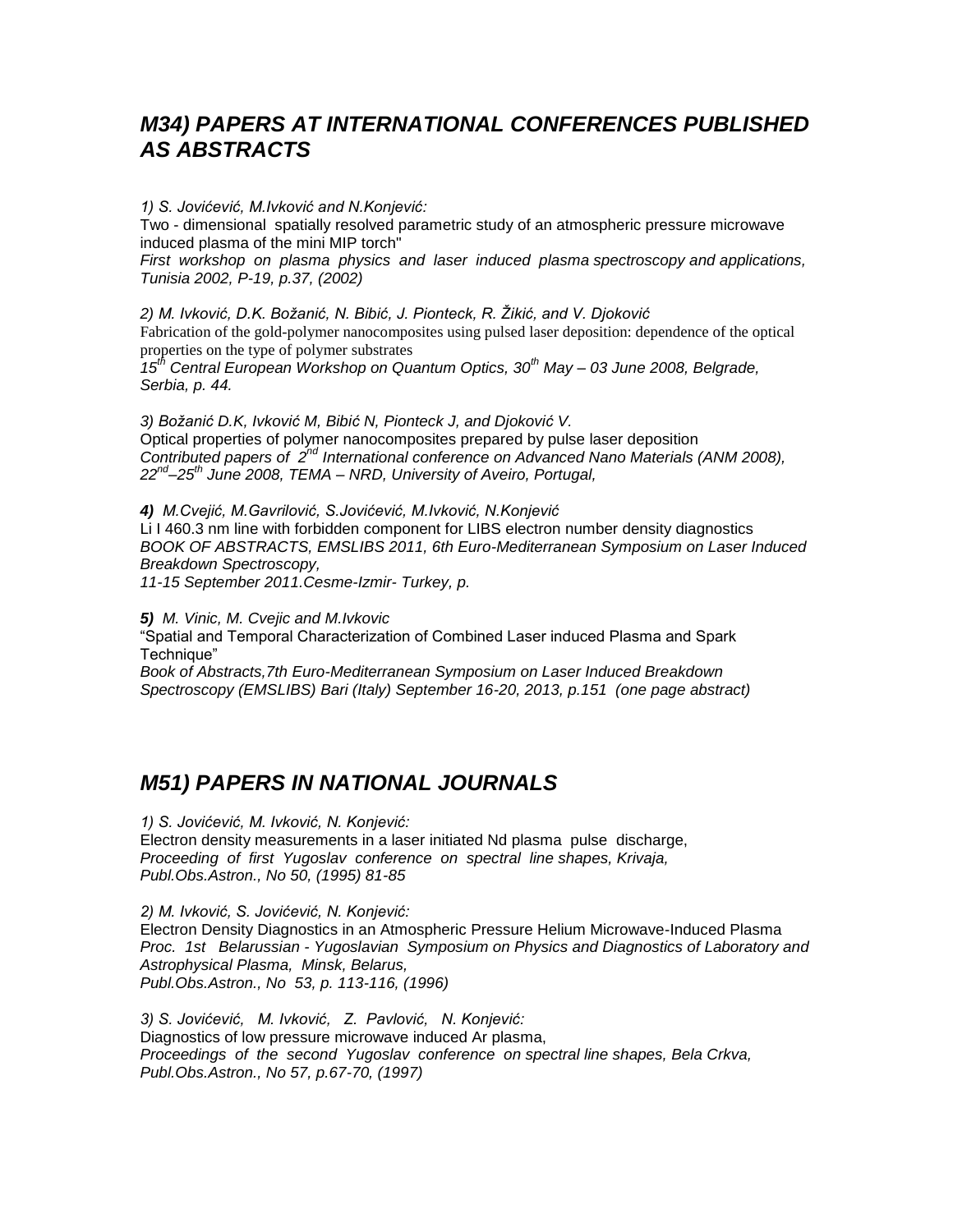*4) S. Jovićević, M. Ivković, Z. Pavlović and N. Konjević:*  Tangential flow MIP source with desolvatation system, *Proceedings of the 2nd Yugoslav-Belorusian Symposium on Physics and Diagnostics of Laboratory and Astrophysical Plasmas, Zlatibor, Publ.Obs.Astron., No.61, p.107-110,(1998)*

*5) S.Jovićević, M.Ivković, Z.Pavlović and N.Konjević,* Spectroscopy studies of atmospheric pressure microwave induced plasma. *J.Res.Phys. 28, 283-286 (1999)*

*6) M.Ivković and N.Konjević,* On the application of Balmer beta line shape for electron density diagnostics in the range 10<sup>20</sup> - $10^{21}$  m<sup>-3</sup>. *J.Res.Phys. 28, 239-242 (1999)*

*7) S. Jovićević, M. Ivković, Z. Pavlović and N. Konjević:* Rotational temperatures at atmospheric pressure of microwave induced plasma, *Proc.of 3rd Belarussian-Yugoslav Symp. On Phys.. and Diagnostics of Lab. And Astrophys. Plasma Minsk, Belarus., Publ. Astron. Obs. Belgrade, No 68 p.101-4, (2000)*

*8) S. Mar, J. A. Aparicio, A. Calisti, M. Ćirišan, M. I. de la Rosa, J. A. del Val, S. Djurović, L. M. Fuentes, M. A. Gigosos, M. Á. González, A. B. Gonzalo, K. Grützmacher, M. Ivković, N. Konjević, R. J. Peláez, C. Pérez and B. Talin,* Research areas of the Plasma Spectroscopy Group at the University of Valladolid*,* Opt. Pura Apl. **44,** 433-445 (2011). [http://www.sedoptica.es/Menu\\_Volumenes/Pdfs/OPA44-3-433.pdf](http://www.sedoptica.es/Menu_Volumenes/Pdfs/OPA44-3-433.pdf)

# *M63) PAPERS AT NATIONAL CONFERENCES*

*1) M.Ivković, S.Jovićević, N. Konjević* Tinjavo pražnjenje sa vodenom katodom *9 Kongres fizičara Jugoslavije, Petrovac na moru, 29-31 maj 1995, strana 385*

*2) S. Jovićević, M. Ivković, N. Konjević*  Impulsno pražnjenje u plazmi neodimijuma *9 Kongres fizičara Jugoslavije, Petrovac na moru, 29-31 maj 1995, strana 409* 

*3) S.Jovićević, M.Ivković, Z.Pavlović and N.Konjević,* Uticaj vodonika na elektronsku gustinu mikrotalasno indukovane plazme na atmosferskom pritisku,

*10. Kongres fizičara Jugoslavije, Vrnjačka Banja 27-29. mart. 2000, str. 679-82.*

*4) M. Ivković, S. Jovićević, and N. Konjević:* Industrial  $CO<sub>2</sub>$  laser system for nonmetal processing, *Applied physics in Serbia-APS Beograd 20002, p.187-190, (2002).*

*5) R. Ţikić, V.Đoković, S. Jovićević i M. Ivković* Laserska depozicija ugljenika na tankoslojne polimerne supstrate *11 Kongres fizicara Srbije i Crne gore, Petrovac na moru, 3-5 jun 2004, CD book : s4\_45.pdf*